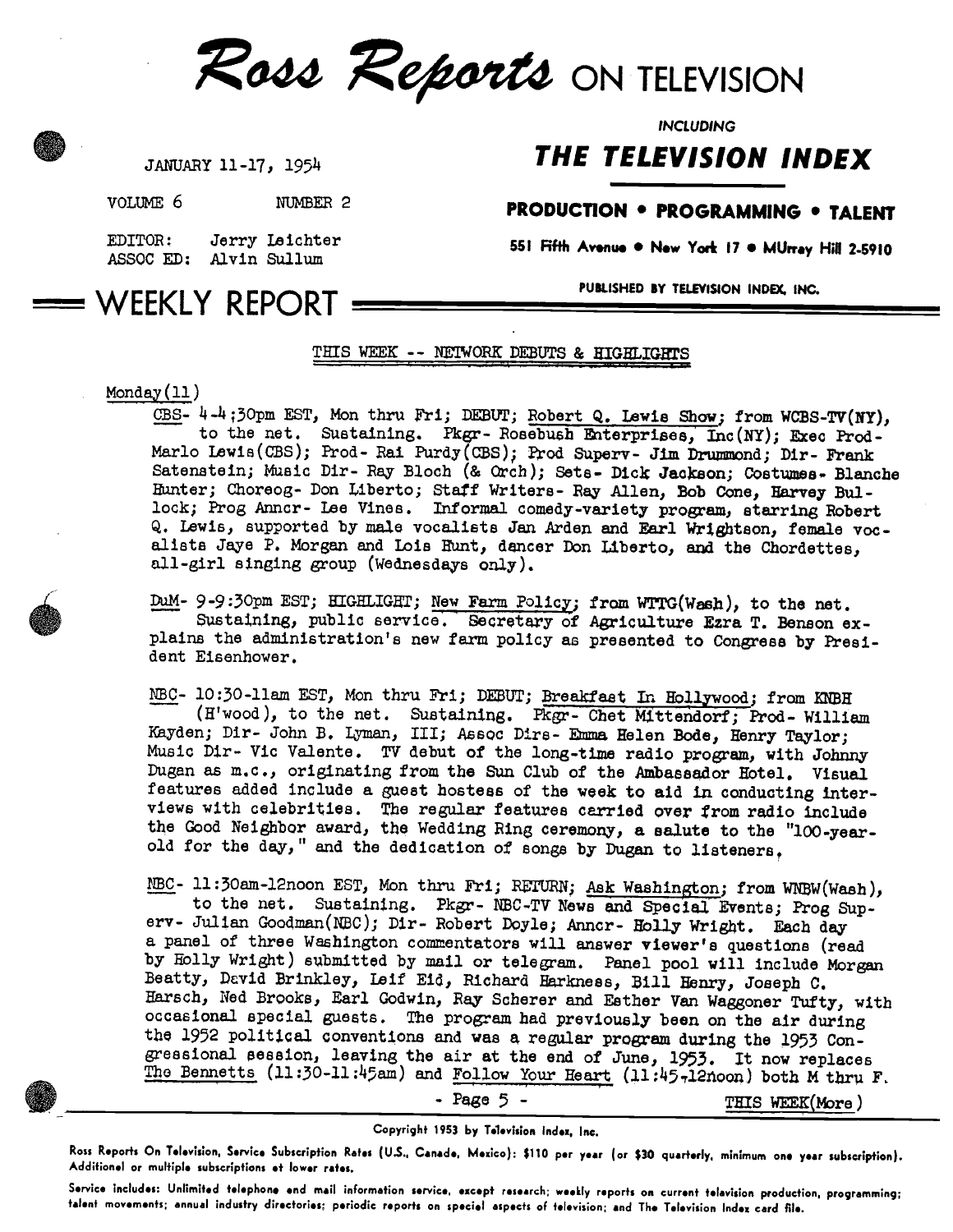Tuesday(12)

DuM- 9-9:30pm EST; HIGHLIGHT; The Evolution of Foreign Policy; from WABD(NY), to the net. Sustaining, public service. Secretary of State John Foster Dulles will review U.S. foreign policy at a meeting of the Council on Foreign Relations at the Hotel Pierre, New York.

### Saturday(16)

ABC- 6-6:15pm EST; NET DEBUT; The Tommy Henrich Sports Show; from WABC-TV(NY); no. of stations indefinite. Sponsor- Emerol Manufacturing Co (Marvel Mystery Oil & Oilers) thru Hilton & Riggio, Ino(NY); Acct Exec & Agcy Superv- Joseph P. Quin (cq) Jr. Pkgr- Gross -Baer Productions(NY); Prod- Jerry Gross & Norman Baer; Prod Superv- Howard Ruben; Dir- Bill Balaban; Writer- Tommy Hen rich. Tommy Henrich presents news of sports and interviews with leading sports figures. The program has been seen locally over WABC-TV for the same sponsor at the same time and switches to network on this date.

#### Sunday(17)

ABC- 1-1:15pm EST; DEBUT; Elmer Davis; from WABC-TV(NY), to the net. Sustaining. Pkgr- ABC-TV News Dept; Dir- Baron Trenner, Jr. The news commentator returns to broadcasting for his first regular TV program after ill health forced his temporary retirement in October. He had previously been heard regularly on ABC radio. Program replaces Gerald W. Johnson in the same time slot. The latter program continues only over WAAM(Baltimore), its regular originating station,at a new time.

CBS- 2:30-3pm EST; HIGHLIGHT; New York Portrait, LIVE & FILM; from WCBS-TV(NY): to the net. Sustaining. 'Pkgr- CBS-TV Public Affairs Dept, with the Museum of the City of New York & the Federal Hall Memorial Museum; Prod-Dir- William Workman(CBS); Staff Writer- Cleveland Rogers. Special program marking the 300th anniversary of New York City, blending live props, photos, drawings and other material to show, pictorially, New York's growth in three centuries. Don Hollenbeck will narrate the documentary, Michael Kane will read poetic tributes to the city by noted poets and authors.

DUM- 7-7:30pm EST; RETURN; Author Meets the Critics; from WABD(NY), to the net. Sustaining. Pkgr- Kagran Corp(NY); Prod- Martin Stone; Prod Superv- Phyllis Adams; Dir- Harry Coyle(DuM); Moderator- Virgilia (cq) Peterson. Literary panel discussion program, with the author or authors of current controversial books defending their work with the aid of a pro -critic against an anti -critic. Program originally debuted June, 1947 (WNBT, NY) and switched to DuMont, January 3, 1952. It was last seen Oct 28, 1953, when it left the air.

#### OTHER NETWORK CHANGES & ADDITIONS

ABC- The Mask (Sun, 8-9pm EST) ADD: Gary Merrill and William Prince co-starred each week as "Walter and Peter Guilfoyle," brother attorneys; Sets- Howard Barker alternating weekly with Maurice Gordon. (See p 2). Weekly scripts will be based on the cases of the attorneys, with a different supporting cast weekly.

Motorola TV Hour (alt Tue, 9:30-10:30pm EST); CASTING CHANGE: Joan MacDonald now casting director, replacing Phil Stein (See CBS, Medallion Theatre). Mac-Donald is working at ABC Little Theatre, 240 W. 44th St, New York 36. Write only for appointment, enclose composite.

CBS- Langer (Tue, 10-10:30pm EST); SCRIPT INFO CHANGE: Scope widened for comic or macabre situations as well as melodramatic or tragic, with emphasis on characterization. Story Ed- Elizabeth Bullock, CBS, 524 W. 57th St., New York 19.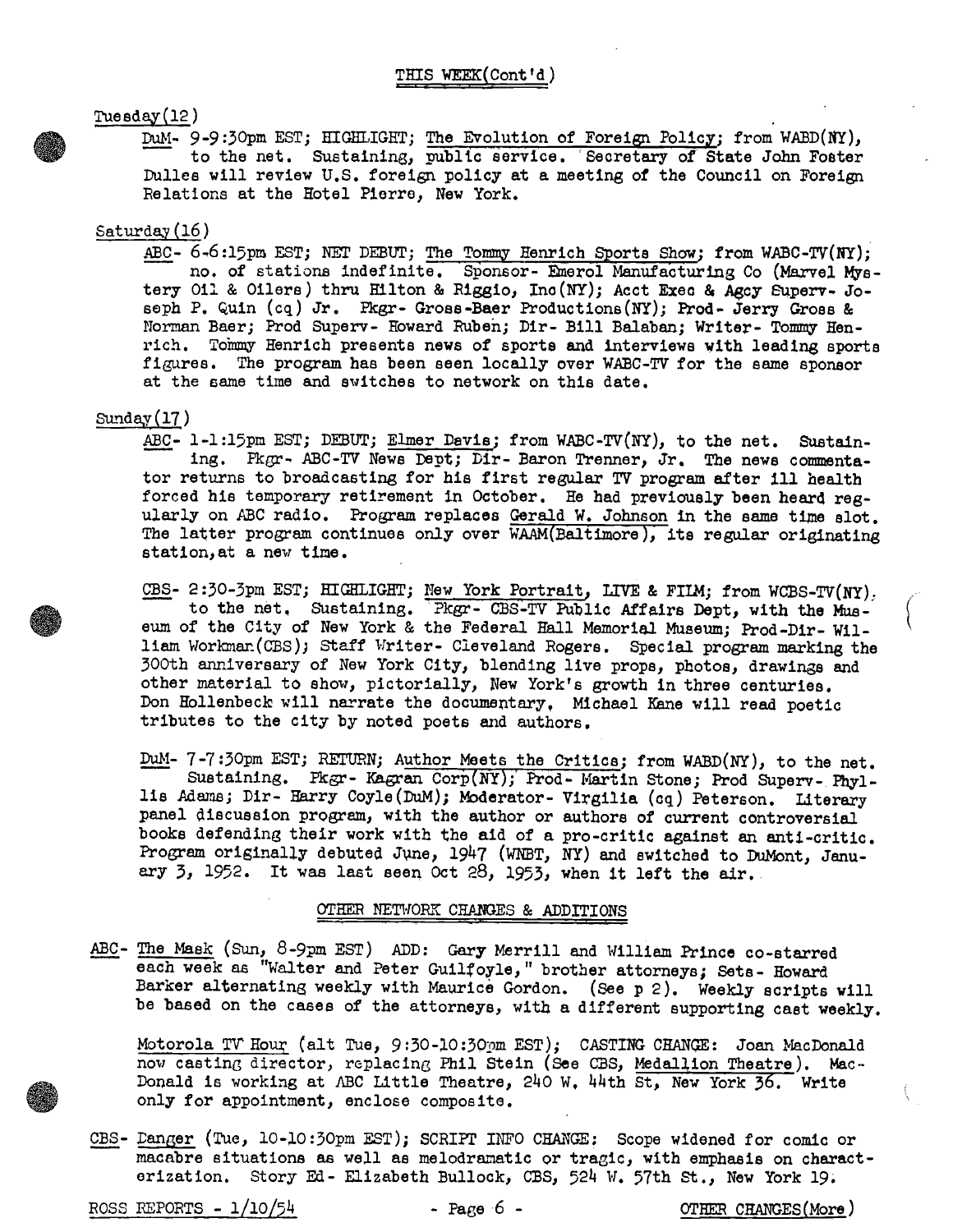CBS- The Man Behind The Badge (Sun, 9:30-10pm EST). John Peyser is now director, succeeding Arthur Singer.

Medallion. Theatre (Sat, 10-10:30pm EST); ADD: Phil Stein named associate producer. Producer Mort Abrahams now also handling scripts, at MCA, 598 Madison Ave, New York.

NBC- Glamour Girl (Mon thru Fri, 10:30-11am EST); Last show Jan 8. Replaced by Breakfast In Hollywood (See net debuts).

Pinky Lee Show (Mon thru Fri, 5:15-5:30pm EST) ADD: Music Dir- Gaylord Carter (organist); Sets- Larry Klein. Betty Jane Howarth (cq) is featured in cast (See p 1, original listing).

Judge For Yourself (Tue, 10-10:30pm EST); FORMAT CHANGE: Instead of variety talent, a regular cast now presents new songs written by professional songwriters which are judged by an audience panel with the results matched against the applause of the studio audience. Fred Allen continues his monologues and interviews with panelists. New regulars include vocalists Kitty Kellen, Bob Carroll and the Skylarks, with Milton DeLugg's orchestra.

#### NETWORK SPONSOR ACTIVITY

MYSTIK ADHESIVE PRODUCTS(Tape) thru George H, Hartman Co(Chi) will sponsor the Friday, 1:45-2pm segment of the Garry Moore Show (Mon, Wed, Fri, 1:30-2pm; Tue, Thurs, 1:30-2:30pm) over CBS-TV. The Kellogg Co, which previously sponsored the segment, is shifting its sponsorship to Thurs, 2:15-2:30pm. Myetik takes over Jan 15.

MUTUAL OF OMAHA(Insurance) thru Bozell & Jacobs, Inc(Omaha) will become a co-sponsor of John Daly and the News, Mon and Wed, 7:15-7:30pm over ABC-TV, effective Feb 1. Whitehall Pharmacal Co is the co-sponsor across-the-board,

THE HAGAN CORP(Calgon) thru Ketchum, MacLeod & Grove, Inc(Pitts) will sponsor the Wed, 3:30-3:45pm segment of the Bob Crosby Show (Mon thru Fri, 3:30-4pm) over CBS - TV, beginning Feb 10.

M di 11 41111 11 11 iiiii 1101! Id IMO 14411 if 14 1011 11110 11111 14114 Of Os 14 St iiiii 444 1111 10144/ M Ol 11)11148 M11111111 44444414 1144 4141144 1114141414114441141441 444 4141111414141414

### LOCAL STATION ACTIVITY

WOR-TV(Ch 9) - Living By Design; DEBUT Jan 12; Tues, 10-10:30pm EST. Sustaining.<br>New York Prod-Thomas Creighton & Mrs. Bernard Thomsen; Exec Dir- Katherine Prod- Thomas Creighton & Mrs. Bernard Thomsen; Exec Dir- Katherine Morrow Ford; Dir- Ralph Giffen(WOR-TV). Thomas Creighton is host for a panel -discussion of architectural problems and design and how they affect everyday living, centered on specific weekly topics. Panelists will be well-known architects in various fields. Creighton is editor of "Progressive Architecture Magazine."

 $WPIX(Ch 11)$ New York snow conditions in regions accessible from New York, with ski experts as guests. Skiing With Tobey; DEBUT Jan 7; Thurs, 11:20-11:30pm EST. Sustaining. Pkgr- WPIX; Prod- Matt Tobey; Dir- Mike Meltzer. Matt Tobey, ski writer for the N. Y. Daily News, presents up-to-the-minute ski -

WATV(Ch 13) - The Amateur Songwriters Hour; DEBUT Jan 10; Sun, 2-2:30pm EST. Sus-Newark, NJ taining. Pkgr- Hesse-Schwartz Productions; Prod- Milton B. Lederman; Dir- Irving Ross. Danny Stiles m.c.'s the presentation of four songs each week chosen from submIssions by amateurs, with a weekly winner chosen by a mixed professional song writer -studio audience panel.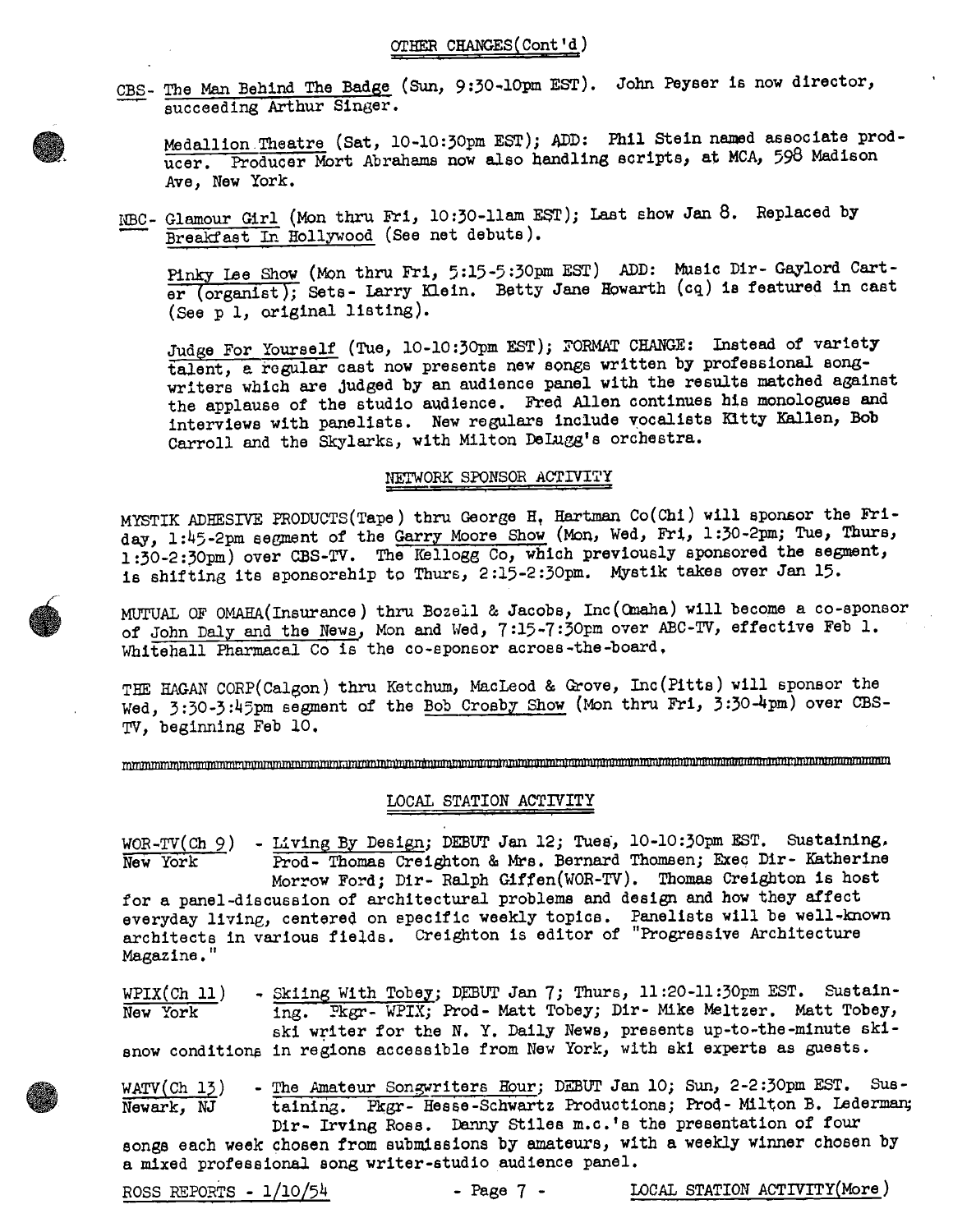LOCAL STATION ACTIWITY(Cont'd)

WAAM(Ch 13) - Gerald W. Johnson; SCHEDULE CHANGE Jan 18; Mon, approx 10:45-11pm Baltimore EST. Johnson returns to local time only. moving from the former EST. Johnson returns to local time only, moving from the former Sunday, 1-1:15pm ABC-TV net time. He has been seen locally over WAAM weekly since July 4, 1952, with his commentaries.

WNBQ(Ch 5) - Howard Miller Show; HIGHLIGHT Jan 8; Fri, llpm-lam CT; special show-<br>Chicago casing over NBC-TV's owned and operated net; from WNBQ to WNBT(NY), casing over NBC-TV's owned and operated net; from WNBQ to WNBT(NY), WNBW(Wash) and WNBK(Cleve). Guest celebrities scheduled include

Eddie Cantor, vocalist Sara Vaughn, actor Eddie Bracken, the Four Aces vocal quartet, and the Vernon Duncan Dancers. Program presents weekly guest stars and recorded music, with Howard Miller as m.c. Prod- Ellen Stewart; Dir- Bill Healion.

KEJ-TV(Ch 9) - Musical Clock Time; DEBUT Jan 16; Sat, 5:30-6pm. Sponsor- Clock<br>Hollywood, LA Drive-In Restaurants thru Bob Howard Advertising Agency(LA). Dis Drive-In Restaurants thru Bob Howard Advertising Agency(LA). Disc jockey Dick Whittinghill and "The Playmates," musical trio present popular music, with Whittinghill interviewing a weekly recording guest star and

three talented teen-agers from high schools in the Los Angeles area.

KTLA(Ch  $5$ ) - Haw, Haw, Hawthorne; DEBUT Jan 4; Mon thru Fri, 6:30-6:45pm. Sus-Hollywood, LA taining. (Jim) Hawthorne, California comedian, presents his ad-lib comedy, odd sound tracks, unusual recordings and music humor and his personalized vocabulary.

 $\frac{W\text{VUJ}(Ch\ \text{h})}{H\text{lambda}}$  - Hialeah Stake Races; RETURN Jan 16; Wed and Sat afternoons mainly,<br>Miami also holiday specials. Sponsor- Cities Service thru Ellington & also holiday specials. Sponsor- Cities Service thru Ellington & Co(NY). Pkgr- WTVJ. Former jockey Sammy Renick interviews jockeys, owners, trainers and track guests before the race, with Fred Caposella handling the

race description. Races to be televised include all stake events, from the Inaugural, Jan 16, thru the Hialeah Turf Handicap, March 3, and includes the Flamingo Stakes, Feb 27. The latter was also presented over CBS-TV during the 1953 meet.

#### mmunammangan manangalang manangan manangan na manangan manangan ng manangan ng manangan ng manangan ng manang

### FILM PACKAGES

Inner Sanctum CURRENT(New York); with Paul McGrath as host, introducing stories of emotions, fears, hates and crime involvements with a minimum of violence; 39 half-hour films. Cost range- On request. Series is already sold in approximately 60 markets. Fkgr- Gallahad Productions, 460 West 54th St, New York 19. Film Prod- Gallahad at Fox Movietone, New York; Prod- Himan Brown(Gallahad-NBC); Assoc Prod- Mende Brown; Prod Superv- George Wallach(NBC); Dir- Alan Neuman; Musical Dir- Lew White; Sets- Richard Sylbert; Casting- Himan Brown. Dist- NBC Film Division, 30 Rockefeller Plaza, New York 20 (or other offices).

Colonel March CURRENT(England); starring Boris Karloff as Col. March, with Ewen Roberts as Inspector Ames; based on the detective stories of John Dickson Carr; 26 half-hour films. Cost range- On request. Film Prod- Fountain Films, London, England; Prod- Hannah Weinstein; Dir- Martin Ritt; Writers- Leslie Sloate, others. Dist- Official Films, 25 West 45th St, New York 36.

Edward Arnold CURRENT -RETITLED; Edward Arnold acts as host for films formerly first run on General Electric Theatre, various types of dramas starring Hollywood names; 52 half-hour films. Pkgr- Stuart Reynolds. Film Prod- Sovereign Productions, 7324 Santa Monica Blvd, Hollywood, Cal; Prod- Gil Ralston, Arthur Ripley; Prod Superv, Chris Beute; Dir- Various. Dist- Television Programs of America, 729 Seventh Ave.) New York. New intros were shot for the series with Arnold as host.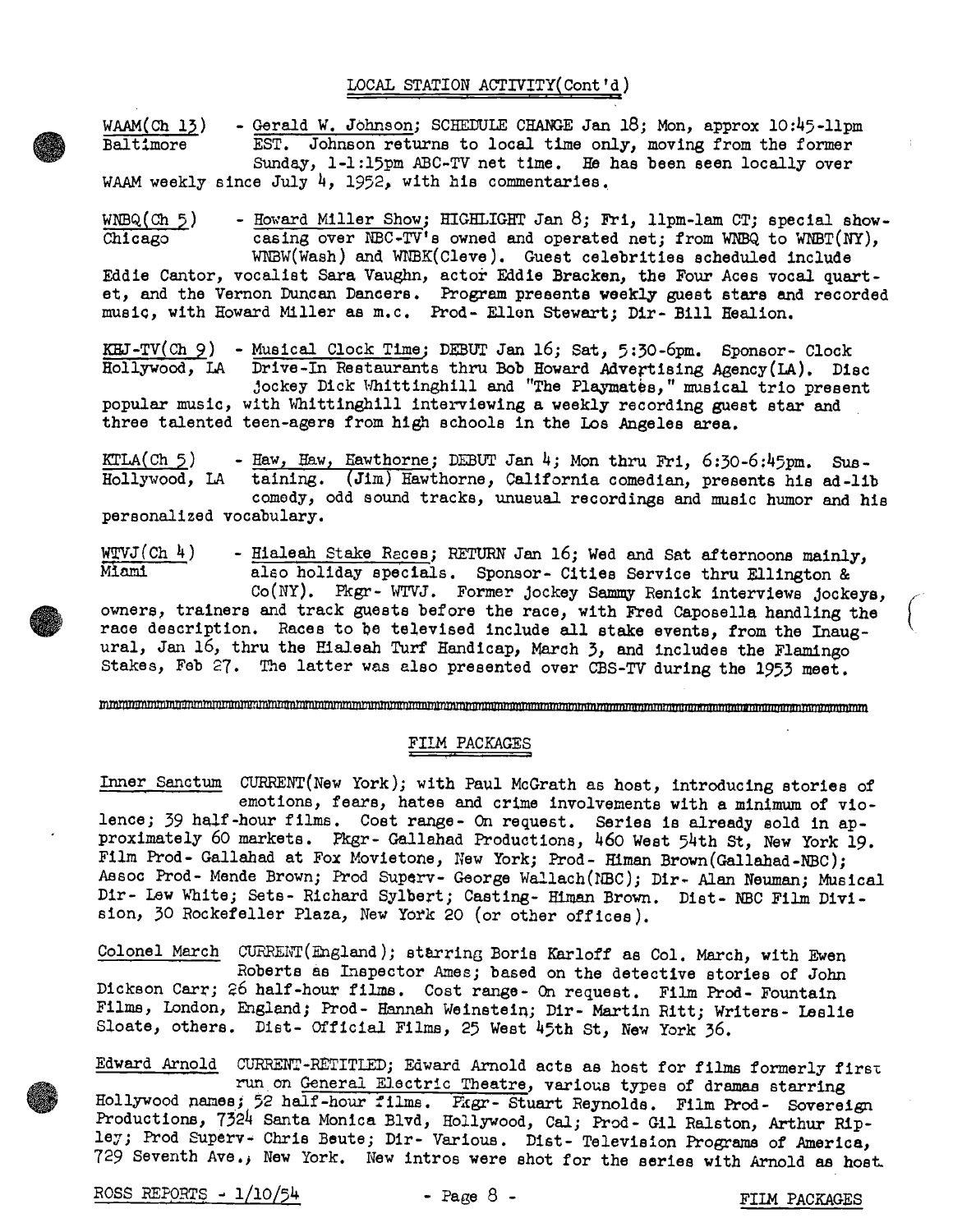Sovereign Productions (H'wood) turned out 55 half-hour television FILM DIGEST: films during 1953 and is reported to be planning expanded produc-

tion for 1954........Movie producer Hunt Stromberg is preparing a half-hour series, Pitfall, based on documented stories of juvenile delinquency. Films will be shot in various localities, with Stromberg's home studio at General Service in Hollywood. ....... APB Corp has been formed in Hollywood by actor John Payne, writer W. R. Burnett and movie producer Stephen Ames, to produce a half-hour telefilm series utilizing the talents of the three........Roland Reed's Waterfront series, starring Preston Foster, is scheduled to roll Jan 18 at Hal Roach Studios.

### RATINGS DIGEST

| <b>NEW</b>          |               |             | YORK AREA NIELSEN RATINGS FOR FOUR WEEKS ENDING DEC 12 (ONCE-A-WEEK SHOWS): |              |             |
|---------------------|---------------|-------------|-----------------------------------------------------------------------------|--------------|-------------|
|                     | Homes $(\% )$ | Homea (000) |                                                                             | Homes $(\%)$ | Homes (000) |
| I Love Lucy         | 59.6          | 2,235       | Godfrey $(L & M)$                                                           | 42.0         | 1,575       |
| Godfrey's Scouts    | 51.6          | 1,935       | $\texttt{Godfrey}(\texttt{T} \texttt{on1})$                                 | 41.4         | 1,553       |
| Jackie Gleason Show | 51.2          | 1,920       | You Bet Your Life                                                           | 40.9         | 1,534       |
| Dragnet             | 51.1          | 1,916       | Buick-Berle Show                                                            | 40.8         | 1,530       |
| Red Buttons         | 45.0          | 1,688       | This Is Your Life                                                           | 39.5         | 1,481       |

(Previous NY Nielsen ratings were listed in Vol 5, No 50, p 4)  $\label{prop:main} \begin{minip} \textit{min} \textit{min} \textit{min} \textit{min} \textit{min} \textit{min} \textit{min} \textit{min} \textit{min} \textit{min} \textit{min} \textit{min} \textit{min} \textit{min} \textit{min} \textit{min} \textit{min} \textit{min} \textit{min} \textit{min} \textit{min} \textit{min} \textit{min} \textit{min} \textit{min} \textit{min} \textit{min} \textit{min} \textit{min} \textit{min} \textit{min} \textit{min} \textit{min} \textit{min} \textit$ 

#### NEWS AND COMMENT:

Ben Duffy, president of BBDO, in his third annual article in the January issue of "Television Magazine," re-affirms his previous statements that costs will climb still higher for

the advertiser, but current TV advertisers are increasing their investments and the list is still growing. He goes along with the opinion that with the new video tape development, film will be obsolete by the time color television becomes practical. Duffy points out that TV advertising investments have not cut away investments in other media, as each has advanced over previous years, a condition that could not have been predicted a year ago. The future? As always, subject to TV advances, technically and market-wise........Allen B. Du Mont Laboratories purchased KCTY(Ch 25) from Empire Coil Co., Inc., builders and operators of the Kansas City, Mo., UHF outlet since June, 1953. The station has been a heavy loser since it went on the air, but its value to DuMont lies in its use as a field laboratory for UHF equipment and programming problems. Current audience is estimated at 70,000 homes with UHF sets........Peter Lind Hayes and Mary Healy have been signed to long-term TV and radio contracts by CBS, with the announced purpose of the move to provide a substitute for Arthur Godfrey during his occasional absences. The couple is also scheduled to begin a CBS radio series soon. The addition of Hayes gives CBS three possible substitutes for Godfrey's shows at any time; the perennial Robert Q. Lewis, who is no longer exclusively CBS; and Garry Moore........ Press and trade comment on Chesterfield's dropping of Arthur Godfrey's radio and TV shows after going with him for years suggests that Cunningham & Walsh, Liggett & Myers ad agency, had problems with the handling of commercials as well as extra costs. Only  $C & W$  knows where the suddenly-freed funds will be spent. The split had more than normal press interest because of the recent Julius La Rosa controversy, which has led newsmen to look for more cracks in the Godfrey facade.

PERSONNEL CHANGES: Norman Siegel resigned as West Coast director of publicity and exploitation for CBS Television, effective Jan 9....... Edward L. Saxe appointed vice president and assistant to the president of CBS Television, to function primarily in financial control areas........Red Gardner named a staff producer for WBBM-T. (Chi). He has been with WBBM radio as a producer.......Elmer W. Lower appointed director of news and public affairs for CBS Television in Washington, D.C., and also as director of news for WTOP-TV........Mitchell DeGroot named director of advertising and promotion for ABC Television Network, in a division of AM and TV ad depts.

ROSS REPORTS -  $1/10/54$ 

NEWS & COMMENT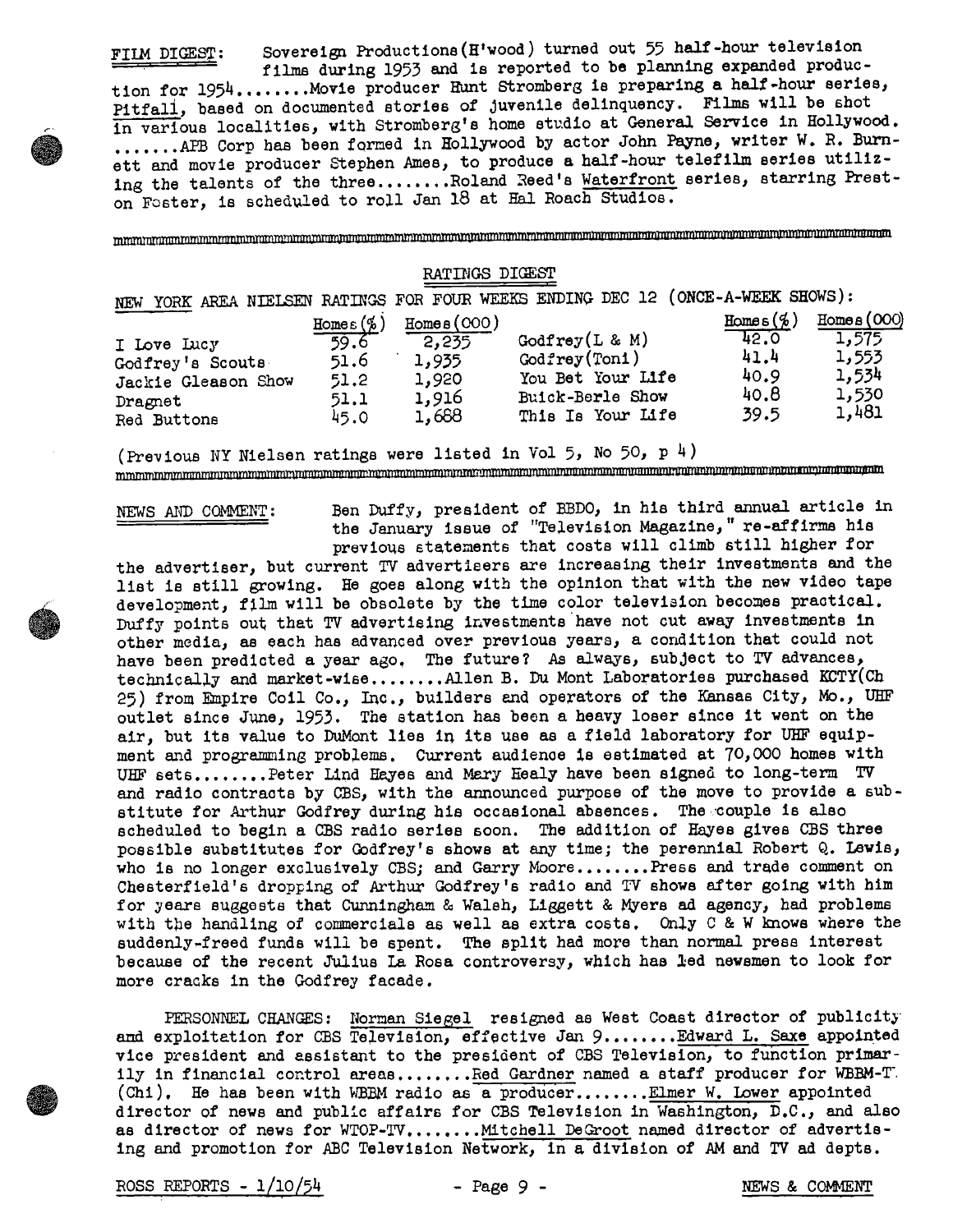#### TALENT SHOWSHEET JANUARY 11-17, 1954 Iftli It It tottat.tttItt ttttt ..... It. ttttt lilts. t'ift11.1t.) ,,,,, ti.101.5tOttit..

Most of the shows on January 10. 11, 12 were, listed in last week's report. Changes & additions are included here for the record. Multiple and across the board shows are grouped together after the listing for Friday, January 15. Script identifications used are; (0) original, (A) adaptatim, (SW) staff -written, ISO) staff -directed. performers are identified as singer(S), dancer (D). comic (C), musician (M). Actors who appear regularly are listed in the premiere cast, then subsequently referred to as regulars (R). Live shows are listed in caps in the left column; filmed shows are in upper and lower ease letters, underlined.

|                                                                 |             | FRIDAY JANUARY 8<br><u>mininininininininininininin</u>                                                                                                                                                                                                       |
|-----------------------------------------------------------------|-------------|--------------------------------------------------------------------------------------------------------------------------------------------------------------------------------------------------------------------------------------------------------------|
| MAMA<br>(Peggy Wood)                                            | CBS 8pm     | Ingeborg's Crime - (0) by Jerome Ross; with $(R)$ & Alice Prost,<br>Anne Seymour; (SD)                                                                                                                                                                       |
| DAVE GARROWAY                                                   | NBC 8pm     | Monty Woolley & $(R)$                                                                                                                                                                                                                                        |
| Pepsi-Cola Playhouse ABC 8:30<br>(Arlene Dahl)                  |             | The Gold Thumb - (0) by Bertram Millhauser & Beulah Marie Dix;<br>with Jeanne Cooper, Walter Reed; Dir by Leslie H. Martinson                                                                                                                                |
| COMEBACK STORY                                                  | ABC 9:30    | Arlene Francis new MC effective this show; Eddie Condon (M)                                                                                                                                                                                                  |
|                                                                 |             | SATURDAY JANUARY 9<br><u>man faterna in in in in faterna in faterna in </u>                                                                                                                                                                                  |
| ROD BROWN                                                       | CBS 11:30   | See last weeks issue for credits (Kine was shown on that date be-<br>cause of illness of leading player)                                                                                                                                                     |
| SECRET FILES OF<br>CAPTAIN VIDEO (Hodge)                        | DUM 11:30   | The Salted Planetoid - $(0)$ by Carey Wilber; with $(R)$ & John Den-<br>nis, LeRoi Operti, William Keene, Vince O'Brien, Charles Welch;<br>(SD) by Dick Eckler                                                                                               |
| Johnny Jupiter<br>(Wright King)                                 | WABC $5:50$ | The Library - (0) by Jerome Coopersmith & Sam Rockingham, (A) by<br>Michael Morris; with (R) & Eda Heinemann, Fred Ardath, Wyrley<br>Biroh; (SD)                                                                                                             |
| ETHEL AND ALBERT<br>(Peg Lynch)                                 | NBC 7:30    | (R) & Vinton Hayworth, Sr., Leona Powers, Barbara Joyce, Cele<br>McLaughlin, Lester Lonergan, John Craven, Don Hylan; (SW & SD)                                                                                                                              |
| LEAVE IT--GIRLS                                                 | ABC 7:30    | Jackie Cooper, Monica Lewis & (R)                                                                                                                                                                                                                            |
| SPIKE JONES                                                     | NBC 8pm     | Harpo Marx $(C)$ & $(R)$ (FROM HOLLYWOOD)                                                                                                                                                                                                                    |
| JACKIE GLEASON                                                  | CBS 8pm     | Gordon MacRae substitutes for vacationing Gleason; Jean Fenn (S),<br>Mickey Deems (C), Joan Mann Dancers                                                                                                                                                     |
| YOUR SHOW OF SHOWS<br>(Sid Caesar &<br>Imogene Coca)            | NBC 9pm     | Marilyn Maxwell (S), guest hostess; Bambi Linn & Rod Alexander<br>$(D)$ , Billy Williams Quartet (S), the Hamilton Trio (D), Harrison<br>& Holloway (D), Jack Russell (S) & (R)                                                                              |
| MEDALLION THEATRE                                               | CBS 10pm    | The Magic Touch - (0) by George Bellak; with Paul Douglas, Vir-<br>ginia Gilmore, Loren Gilbert, Rusty Lane, Albert Salmi; (SD);<br>new Assoc Prod: Phil Stein                                                                                               |
| COL. HUMPHREY FLACK DUM 10pm<br>(Alan Mowbray &<br>Frank Jenks) |             | Prince Fahz of Baklava - (0) by Ed Jurist; with $(R)$ & Philip Ab-<br>bott, Arny Freeman, Constance Clausen, Earl Montgomery, Blair<br>Davies, Gilbert Mack; (SD)                                                                                            |
|                                                                 |             | SUNDAY JANUARY 10                                                                                                                                                                                                                                            |
| LAMP UNTO MY FEET<br>(Dr. Iyman Bryson)                         | CBS 10am    | To Make Trouble - (0) by Palmer Thompson; with James Gregory,<br>Nelson Olmstad, Morton Stevens, Jock McGregor; (SD)                                                                                                                                         |
| <b>FRONTIERS OF FAITH</b>                                       | NBC 1:30    | Ken Donnelly. Philip Pine, Frank McNellis, Rosemary Murphy, Syd-<br>ney Smith, Owen Coll, Esther Ritchie, William Marshall, Paul<br>Lilly, Guy Wallace, Tom Charlesworth, Frank Fenton, Vincent Dow-                                                         |
| <b>EXCURSION</b><br>(Burgess Meredith)                          | NBC 4pm     | ling; $(SD)$<br>Former Pres. Harry S. Truman, Film segment repeat of Mr. Lincoln<br>- (0) by James Agee (Seen last year on Omnibus)                                                                                                                          |
| HALLMARK HALL OF<br>PAME(S, Church11)                           | NBC 5pm     | Crusade to Liberty - (0) by Eileen & Robert Mason Pollock; with<br>Douglass Montgomery, Edward Ashley, Jan Englund, Tina Carver,<br>Philip Tonge, Lumsden Hare, Harry Cording, John Mylonge, Tudor<br>Owen, Ralph Moody, Donald Lawton; (SD, FROM HOLLYWOOD) |
| <b>OMNIBUS</b><br>(Alistair Cooke)                              | CBS 5pm     | The Remarkable Case of Mr. Bruhl - (0) by James Thurber, (A) by<br>Tad Mosel; with Elliott Nugent, Nancy Nugent, William Pierson,<br>Carmen Mathews, Daniel Ocko, DougRodgers, Bram Nossen, Warrated                                                         |

by Edward Everett Horton; <u>True or False</u> - art forgeries presented

TALENT SHOWSHEET(more)





ROSS REPORTS -  $1/10/54$  - Page A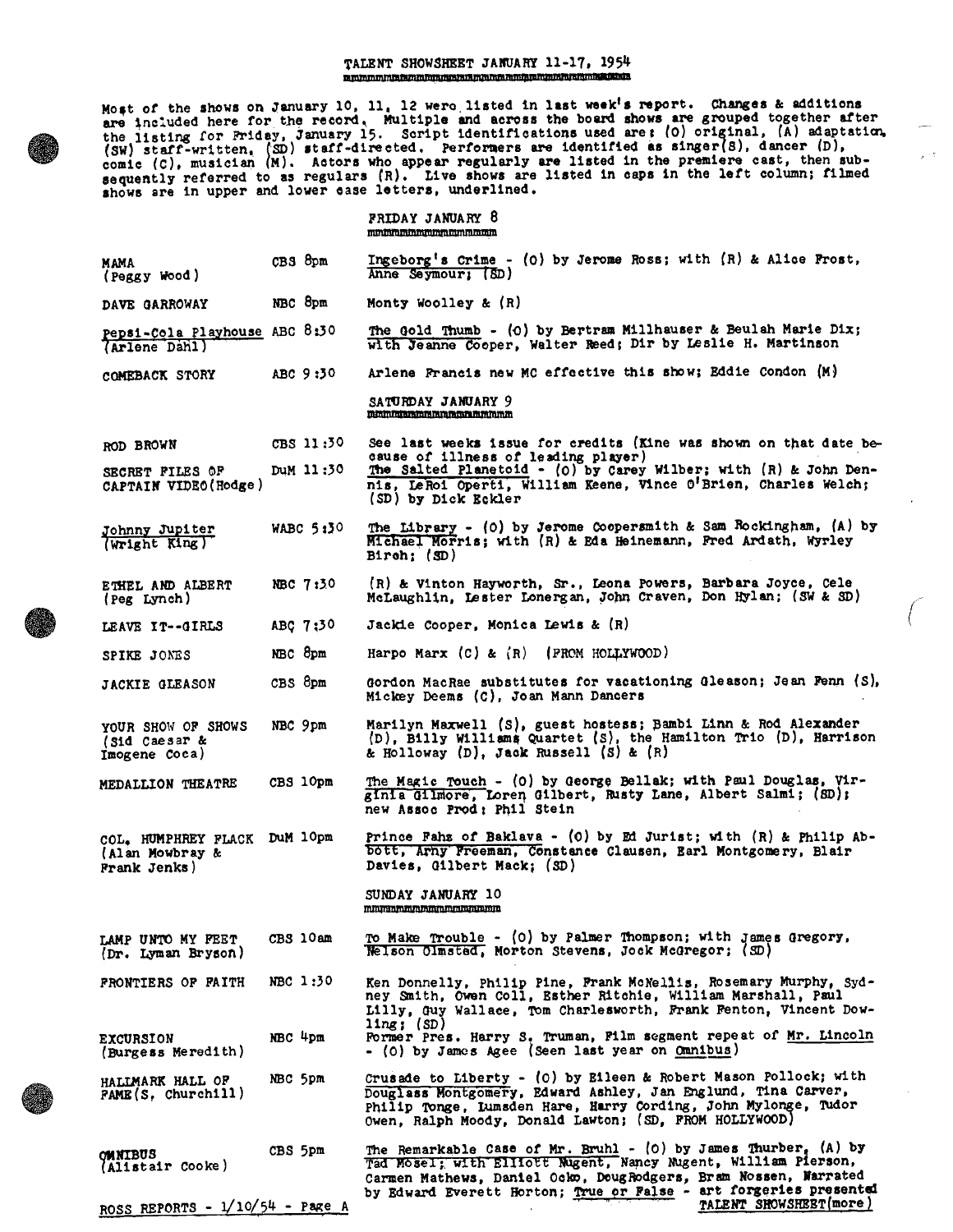# TUESDAY JANUARY 12<br>mombinganananananananana

| Cavaloade of America ABC 7:30         |          | G. For Goldberger - (0) by Warner Law; with Walter Coy, William<br>Forrest, Emlen Davies, Susan Seaforth                                                                                                                                                                                                   |
|---------------------------------------|----------|------------------------------------------------------------------------------------------------------------------------------------------------------------------------------------------------------------------------------------------------------------------------------------------------------------|
| Gene Autry<br>(& Pat Buttram)         | CBS 8pm  | Thunder Out West - repeat of film originally shown 10/13/53 (See<br>$\overline{Vol. 5, No. 41, P. 9}$                                                                                                                                                                                                      |
| <b>BUICK-BERLE</b>                    | NBC 8pm  | Mickey Spillane (author), Walter Greaza, Hilltoppers (S), Basil                                                                                                                                                                                                                                            |
| Make Room for Daddy<br>(Danny Thomas) | ABC 9pm  | Rathbone, Dagmar & $(R)$<br>(R) & Harvey Lembeck, Ned Glass, Nick Dennis; (SW) by Bob Fisher<br>& Alan Lipscott                                                                                                                                                                                            |
| Pireside Theater<br>(Gene Raymond)    | NBC 9pm  | The First Prize - (0) by Joseph Cochran; with Grandon Rhodes,<br>Billy Gray, Olan Soule, Ann Doran, Dabbs Greer, Jean Willes; (SD)                                                                                                                                                                         |
| THIS IS SHOW<br>BUSINESS (Fadiman)    | CBS 9pm  | Jacqueline Susann, guest panelist; Charles Trenet (S), Roger<br>Price (C), Sinclair & Spaulding (D)                                                                                                                                                                                                        |
| ARMSTRONG'S CIRCLE<br>THEATRE         | NBC 9:30 | The Piano Tuner - (0) by Joseph Schull; with Pay Bainter, Otto<br>Kruger, Jo Van Fleet, John Keefer; (SD) by James Sheldon                                                                                                                                                                                 |
| SUSPENSE                              | CBS 9:30 | The Scrap Iron Curtain - (0) by Raymond Lawrence; with Bart Burns.<br>Virginia Kaye, Sylvia Weld, Somer Alberg, Julian Barry, Sheldon<br>Berman; $\langle \text{SD} \rangle$                                                                                                                               |
| MOTOROLA TV<br><b>HOUR</b>            | ABC 9:30 | The Last Days of Hitler - (0) by H. R. Trevor-Roper, (A) by David<br>Davidson; with Philip Bourneuf, Arnold Moss, Lotte Stavisky,<br>Luis Van Rooten, Martin Kosleck, Lawrence Fletcher, Steve Gray,<br>Robert Harris, Lilia Skala, Dennis Green, Richard Coogan, Martin<br>Brandt; (SD) by Don Richardson |
| <b>DANGER</b>                         | CBS 10pm | Sudden Shock - (0) by Kate Mickerson; with Georgiann Johnson,<br>Darren McGavin, Eda Heinemann; (SD)                                                                                                                                                                                                       |
| THE NAME'S THE SAME ABC 10:30         |          | Gene Rayburn added as regular panelist                                                                                                                                                                                                                                                                     |
|                                       |          | WEDNESDAY JANUARY 13<br>mmmmmmmmmmmmmmmmmmm                                                                                                                                                                                                                                                                |
| STORK CLUB<br>(Sherman Billingsley)   |          | Not Cast at press time                                                                                                                                                                                                                                                                                     |
| KRAFT TELEVISION<br><b>THEATRE</b>    | NBC 9pm  | The Atherton Boy - (0) by Reginald Lawrence; with Louise Albrit-<br>ton, Grant Sullivan, Marjorie Gateson, Lydia Reed, Katherine Em-<br>$mett$ ; $(SD)$                                                                                                                                                    |
| HARLEM DETECTIVE                      | WOR 9:30 | I Hate Women - (0) by Bill Allbright; with (R): Tommy Anderson;<br>& Fred Draper replacing Stewart Bradley; also Dortha Duckworth,<br>Dick Ward, Van Prince, Lloyd Richards; (SD)                                                                                                                          |
| Douglas Fairbanks                     |          | WNBT 10:30 Panic - (0) by Larry Marcus; with James Kenney, John Salew, Peter<br>Jones, Bartlett Mullens, Lloyd Lamble, Charles Lamb, Frank Haw-<br>kins, Oscar Guitak, Micholas Brimshaw; Dir by Lawrence Huntington                                                                                       |
|                                       |          | THURSDAY JANUARY 14<br>mmmmmmmmmmmmmmmmmm                                                                                                                                                                                                                                                                  |
| JOSEPH SCHILDKRAUT                    | DuM 8pm  | Claim Check - (0) by Joseph Ruscoll; with cast to be announced                                                                                                                                                                                                                                             |
| Ray Bolger Show                       | ABC 8:30 | (R) & Joan Vohs; (SW & SD)                                                                                                                                                                                                                                                                                 |
| T MEN IN ACTION<br>(Walter Greaza)    | NBC 8:30 | The Case of the Golden Garter - (0) by Sidney Edelstein; with<br>Audrey Christie, Truman Smith, Ruth Manning, Jason Johnson, Matt<br>Crowley, Berry Kroeger, James Bender, Julius Bing; (SD)                                                                                                               |
| Four Star Playhouse                   | CBS 8:30 | The Bad Streak - (0) by John & Gwen Bagni; with Charles Boyer,<br>Robert Arthur, Virginia Grey; Dir by Robert Aldrich                                                                                                                                                                                      |
| LUX VIDEO THEATRE                     | CBS 9pm  | All Dressed in White - (0) by Ronnie Alexander; with Richard Carl-<br>son & others not announced at press time; (SD, FROM HOLLYWOOD)                                                                                                                                                                       |
| Ford Theatre                          | NBC 9:30 | The Ardent Woodsman - (0) by Hugh B. Cave, (A) Karen De Wolf; with<br>Gilbert Roland, Phyllis Thaxter, Marcel Dalio, Clark Howat, Earl<br>Lee, Gordon Clark; Dir by James Mielson                                                                                                                          |
| KRAFT TELEVISION<br><b>THEATRE</b>    | ABC 9:30 | Burlesque - (0) by George Manker Watters & Arthur Hopkins, (A) -<br>(SW); with Art Carney, Constance Ford, Ann Thomas, Judson Pratt,<br>Russell Hardie; (SD)                                                                                                                                               |

ROSS REPORTS -  $1/10/54$  - Page C

TALENT SHOWSHEET(more)

 $\ddot{\phantom{a}}$ 

 $\sim$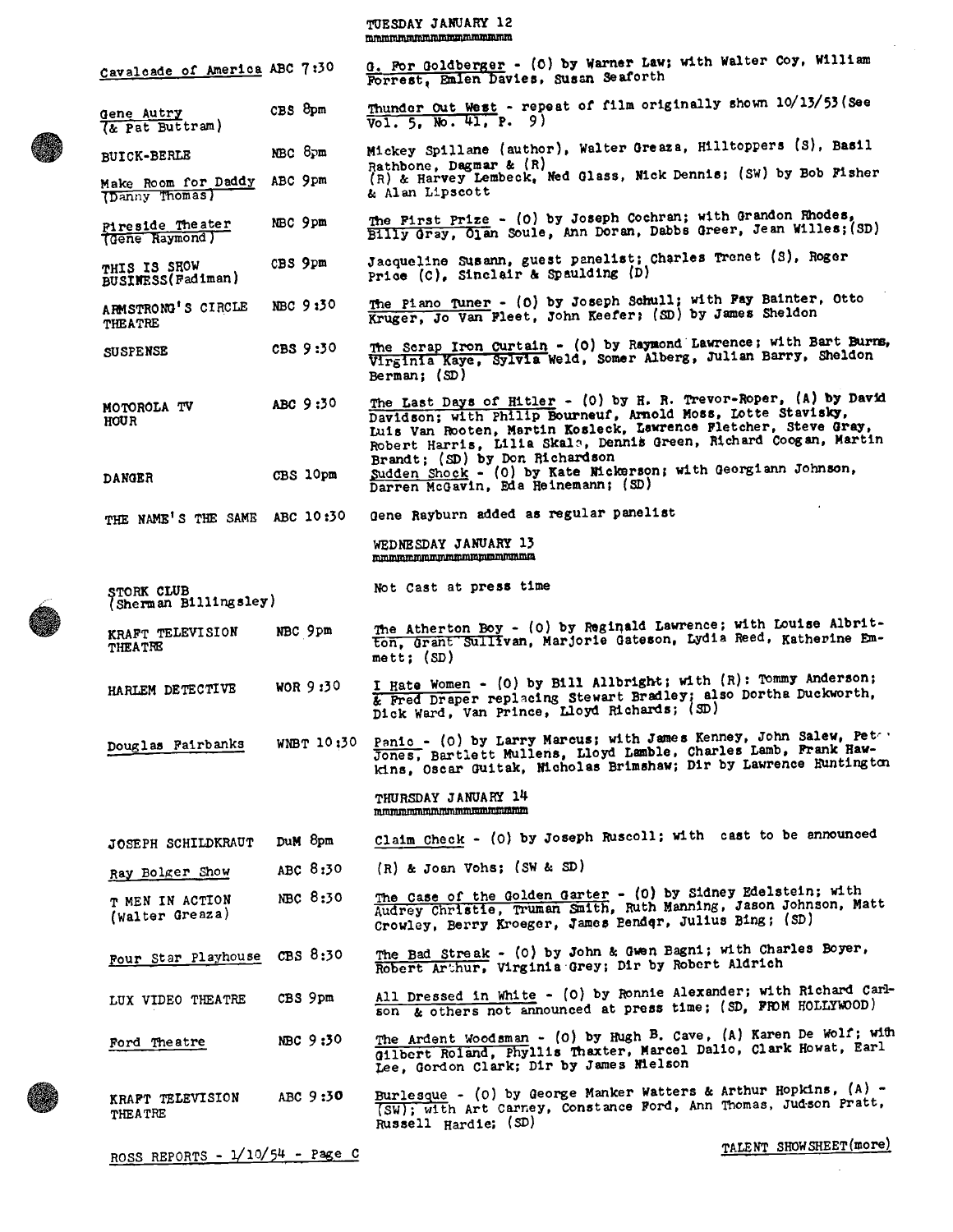| ٠                                                                         |                                          | SUNDAY JANUARY 10 (Cont'd)<br><u>mmmmmmmmmmmmmmmmmmmmmmmmm</u>                                                                                                                                                                                                                                                                                                                                                                                           |
|---------------------------------------------------------------------------|------------------------------------------|----------------------------------------------------------------------------------------------------------------------------------------------------------------------------------------------------------------------------------------------------------------------------------------------------------------------------------------------------------------------------------------------------------------------------------------------------------|
| <b>OMNIBUS</b><br>(Cont <sup>1</sup> d)                                   | CBS 5pm                                  | by Van Dantzig; Decision for Chemistry - film made by Monsanto<br>Chemical Co.; Robert, Gaby & Jean Casadesus (all M), interviewed<br>by Cooke                                                                                                                                                                                                                                                                                                           |
| PAUL WHITEMAN<br>TV TEEN CLUB                                             | ABC 7:30                                 | The Flying Berrys (roller skating), Louis & Carmen Giovacchini<br>(M), Nick De Matteo (S), Diane Bishop (S); Judges: Dennis James,<br>James Finnegan (Pres., Phila. City Council), Eddie Bracken (FROM<br>PHILA.)                                                                                                                                                                                                                                        |
| OPERA CAMEOS<br>$(a. \text{ MartInell1})$                                 | $\texttt{YABD}$ 7:30                     | Excerpts from L'Elisir d'Amore - opera by Donizetti; with Bill<br>Tabbert, Salvatore Baccaloni, Jeanette La Bianca (all S)                                                                                                                                                                                                                                                                                                                               |
| MR. PEEPERS<br>(Wally Cov)                                                | NBC 7:30                                 | (R) (including Ruth McDevitt, Reta Shaw) & Mario Badolati, Paul<br>Lipson, Peter Turgeon; $(SW & SD)$                                                                                                                                                                                                                                                                                                                                                    |
| TOAST OF THE TOWN<br>$(\text{Ed} \text{ Sullivan})$                       | CBS 8pm                                  | Dolores Gray (S), Harry Mimmo (panto), Larry Best (C), Willie<br>West & McGinty (panto), Joyce's Camels, Andy Griffith $(c)$                                                                                                                                                                                                                                                                                                                             |
| COLGATE COMEDY HOUR NBC 8pm<br>(Dean Martin&Jerry Lewis)                  |                                          | Modernaires (S), Franklin Pangborn (C) & Martin & Lewis (R)<br>(FROM HOLLYWOOD)                                                                                                                                                                                                                                                                                                                                                                          |
| THE MASK<br>(Merrill & Prince)                                            | ABC 8pm                                  | (R): Gary Merrill, William Prince;& Sherry Britton, Herbert<br>Berghof, David Burns, Jean Carson, Barbara Michols, Sid Raymond.<br>Kathleen McGuire; (SW) by Halsted Welles; (SD) by Robert Stevens<br>(PREMIERE OF NEW SERIES)                                                                                                                                                                                                                          |
| PHILCO TELEVISION<br><b>PLAYHOUSE</b>                                     | NBC 9pm                                  | The Hangman in the Fog - (0) by Lionel Shapiro; with Dane Clark.<br>Maureen Hurley, Francis Compton, Werner Klemperer, Michael Gor-<br>rin, Rita Vale, Dermot McNamara, Neil Fitzgerald, Donald McClel-<br>land, Byron Russell; (SD) by Delbert Mann                                                                                                                                                                                                     |
| ROCKY KING, DETECTIVE DUM 9pm<br>(Roscoe & Todd Karns)                    |                                          | The Wrench of Death - (0) by Robert Nathe; with $(R)$ & Ann Lor-<br>ing, Jim Bender, Vincent Van Lynn, Alan Linstrom, Frank Stephens.<br>(SD) (FIFTH ANNIVERSARY PROGRAM)                                                                                                                                                                                                                                                                                |
| THE MAN BEHIND THE<br>BADGE (Fred Uttal)<br>THE PLAINCLOTHES MAN DUM 9:30 | CBS 9:30                                 | The New Orleans Story - (0) by Nelson Gidding; with Robert Em-<br>hardt, Billy M. Greene, Merrill Albertson, Truman Smith, Ray<br>Danton, Leslie Barrett, Dorian Leigh, Jan Leighton, Jim Boles:<br>(SD) by John Peyser, replacing Arthur Singer<br>Patal Partnership - (0) by Floyd Marshall; with (R) & Elaine                                                                                                                                         |
| (Ken Lynch)                                                               |                                          | Joyce, Phil Schuyler, Jack Shay, Ken Konopka, Eddie Eyans; (SD)                                                                                                                                                                                                                                                                                                                                                                                          |
| THE WEB                                                                   | CBS 10pm                                 | The Well - (0) by Art Wallace; with Henry Hull, Dick York, Frank<br>Campanella, Royal Beal, Crahan Denton, Don Briggs; (SD)                                                                                                                                                                                                                                                                                                                              |
| Man Against Crime<br>(Ralph Bellamy)                                      | NBC & DuM<br>$10:30$ (WABD<br>in $NTC$ ) | Danger for Duffy - (0) by B. Loring; with Jack Warden, Sally<br>Chamberlain, Charles Jordan, Henrietta Moore, Roland Wood, Shep<br>$\text{(dog)}$ ; $\text{(SD)}$                                                                                                                                                                                                                                                                                        |
|                                                                           |                                          | MONDAY JANUARY 11<br>mpuninmmmmmmmmmmmm                                                                                                                                                                                                                                                                                                                                                                                                                  |
| <b>JAMIE</b><br>(Brandon de Wilde)                                        | ABC 7:30                                 | Love Comes to Annie Mokum - (0) by George Bellak; with $(R)$ &<br>Nathaniel Prey, Alice Pearce: (SD)                                                                                                                                                                                                                                                                                                                                                     |
| VOICE OF FIRESTONE                                                        | NBC 8:30                                 | Patrice Munsel (S)                                                                                                                                                                                                                                                                                                                                                                                                                                       |
| RED BUTTONS<br>(Joe Sliver)                                               | CBS 9:30                                 | Betty Ann Grove, Kenneth Nelson, Arnold Walton, Peggy Cass, Dor-<br>othy Greener, Jill Kraft, Beverly Bruce, Phyllis Newman, Roger<br>Sullivan; Eileen Barton (S)                                                                                                                                                                                                                                                                                        |
| ROBERT MONTGOMERY                                                         | NBC 9:30                                 | A Case of Identity - (0) by Adrian Spies; with Robert Ellenstein,<br>Florence Anglin, Andy Duggan, Charles Saari, Allan Hancock: (SD)<br>by Norman Felton                                                                                                                                                                                                                                                                                                |
| STUDIO ONE                                                                | CBS 10pm                                 | The Remark ble Incident at Carson Corners - (0) by Reginald Rose;<br>with O. Z. Whitehead, Priscilla Gillette, Susan Hallaran, Frances<br>Fuller, Stefan Olsen, Frank Overton, Ruth White, Harry Townes,<br>John C. Becher, Doreen Lang, Hugh Reilly, John Shellie, Robert<br>P. Lieb, Sara Seegar, Glen Walken, Janet Alexander, Charles Tay-<br>lor, Stanley Martin, John Connaughton, Pud Flanagan; (SD) by Pau<br>Mickell; Drawing by Richard Linder |
| Menjou's<br>Adolphe<br>Favorite Story                                     | WIBT 10:30                               | The Gambler - repeat of film originally shown on $3/15/53$ (See Vol.<br>$5 \text{ No. II, F. } 8)$                                                                                                                                                                                                                                                                                                                                                       |

ROSS REPORTS - 1/10/54 - Page B

 $\ddot{\phantom{0}}$ 

 $\ddot{\phantom{a}}$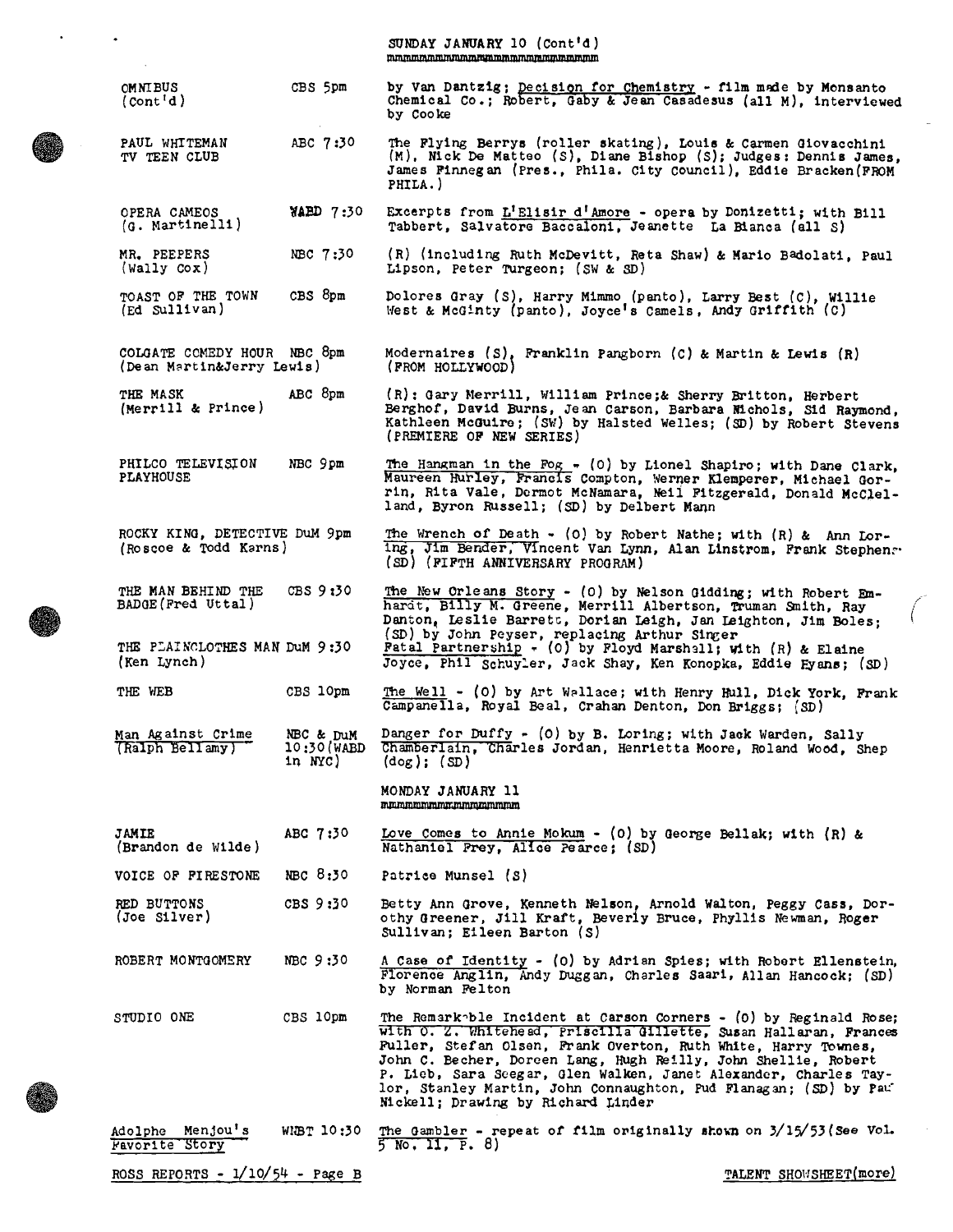| THURSDAY JANUARY 14 (Cont'd)                             |  |  |  |  |  |
|----------------------------------------------------------|--|--|--|--|--|
| <u>minia minia minia minia minia minia minia minia m</u> |  |  |  |  |  |

| MARTIN KANE<br>(Mark Stevens)                                               | NBC 10pm   | (0) by Paul Dudley; with Cameron Prud'homme, Olive Blakeney,<br>Frank Milan, Jock MacGregor, Jo Ann Bliss (Sayers); (SD)                                                                                                                                                                                                                                                                                                                                              |
|-----------------------------------------------------------------------------|------------|-----------------------------------------------------------------------------------------------------------------------------------------------------------------------------------------------------------------------------------------------------------------------------------------------------------------------------------------------------------------------------------------------------------------------------------------------------------------------|
| HIGH TENSION                                                                | MOR 10:30  | Go Way From My Window - (0) by William Attaway; with Mary Leader                                                                                                                                                                                                                                                                                                                                                                                                      |
| PHILIP MORRIS<br><b>PLAYHOUSE</b>                                           | CBS 10pm   | The Little Stone House - (0) by George Calderon, $(A) - (SW)$ ; with<br>Betty Pield, Charles Castleman, others; (SD)                                                                                                                                                                                                                                                                                                                                                  |
|                                                                             |            | <b>FRIDAY JANUARY 15</b><br>miniminiminiminiminiminimini                                                                                                                                                                                                                                                                                                                                                                                                              |
| THE NEW REVUE<br>(Mike Wallace)                                             | CBS 5:30   | Doretta Morrow (S), Robert Maxwell $(M)$ , Vince & Dee Abbott $(D)$ ,<br>Dran & Tani Seitz (COLOR)                                                                                                                                                                                                                                                                                                                                                                    |
| DAVE GARROWAY                                                               | NBC 8pm    | Maria Tallcheif $(D)$ & $(R)$                                                                                                                                                                                                                                                                                                                                                                                                                                         |
| Topper(Jeffreys)                                                            | CBS $8:30$ | $(R)$ & Kathleen Freeman, Mary Field, Paul Bryar; (SW & SD)                                                                                                                                                                                                                                                                                                                                                                                                           |
| Pepsi-Cola Playhouse ABC 8:30<br>(Arlene Dahl)                              |            | Account Closed - (0) by James Gunn; with Carolyn Jones, George<br>Nader, Fay Roope, Ford Stevenson, Madge Blake; Dir by Hersdhel<br>Daugherty                                                                                                                                                                                                                                                                                                                         |
| Schlitz Playhouse                                                           | CBS 9pm    | Pearl-Handled Guns - (0) by Lawrence Goldman; with Zachary Scott,<br>Lee Aaker, Harvey Stephens, Katharine Warren, John Cason, William<br>Katching, Howard J. Negley, Bill Pawcett; Dir by Roy Kellino                                                                                                                                                                                                                                                                |
| THE BIG STORY<br>(Robert Sloane)                                            | NBC 9pm    | Lee Fuhrman, Atlanta, Ga. Constitution - (O) by Raphael Hayes;<br>with Michael Sheehan, Harry M. Cooke, Dan Morgan, Doris Davis,<br>Harry Clark, Tom Gorman, Stuart Germain; (SD                                                                                                                                                                                                                                                                                      |
| COMEBACK STORY                                                              | ABC 9:30   | Henry Armstrong (ex-boxer, now minister)                                                                                                                                                                                                                                                                                                                                                                                                                              |
| CAMPBELL SOUNDSTAGE                                                         | NBC 9:30   | I Remember, I Remember - (0) by Francis Jordan, (A) by Frank P.<br>De Felicta; with Patty McCormick, Richard Waring, Margaret Hayes,<br>Leora Thatcher, Vincent Neptune                                                                                                                                                                                                                                                                                               |
| YOUR CHEVROLET<br>SHOWROOM(C. Romero)                                       | WABC 10pm  | Jack Smith (S), Billy Gilbert (C), Trudy Richards (S), Stan Pish-<br>er $(M)$ , Warner & Maguire $(D)$ ,                                                                                                                                                                                                                                                                                                                                                              |
|                                                                             |            | MULTIPLE AND ACROSS-THE-BOARD SHOWS FRIDAY JANUARY 8 THROUGH FRIDAY JANUARY 15                                                                                                                                                                                                                                                                                                                                                                                        |
| YCUR SHOW(Alda)<br>STRIKE IT RICH(Rull) CBS $11:30$                         | WABC 11am  | M - Jean Stapleton; F - Elizabeth Ross, Muriel Berkson<br>$F(1/8)$ : Kill: Diahann Carrolle; add: Victor Borge (M)                                                                                                                                                                                                                                                                                                                                                    |
| GARRY MOORE                                                                 | CBS 1:30   | Tu - Kirkwood & Goodman (C); Thu - Foger Price (C, added as R once<br>weekly)                                                                                                                                                                                                                                                                                                                                                                                         |
| KATE SMITH<br>$\&$ Ted Collins)                                             | NBC 3pm    | $M$ - Deep River Boys (S), (R); Tu - Bill Hayes & Sandra Deel (S), Jimmy Nelson (ventriloquist); W - Alene Dalton (Story Princess),<br>Charlie Ruggles in The World of Mr. Sweeney; Excerpt from Die<br>Fledermaus - opera by Johann Strauss; with Helen George, Ralph<br>Herbert, Colee Worth (all S); Thu - Rusty Draper (S); F - Al<br>Bernie (C), Dorothy Day & fashions; The Natural Type - (0) by<br>Wilson Laire; with Scott McKay, Joan Morgan, Harold McGee. |
| MAGIC COTTAGE                                                               | WABD 6:30  | M thru F - Martin Balsam, Hal Cooper                                                                                                                                                                                                                                                                                                                                                                                                                                  |
| COKE TIME-E. FISHER                                                         | NBC 7:30   | $W - J111$ Corey $(S)$                                                                                                                                                                                                                                                                                                                                                                                                                                                |
| BROADWAY TV THEATRE                                                         | WOR 7:30   | M thru F - Room Service - (0) by John Murray & Allen Boretz; with<br>Lew Parker, Don Hanmer, Pat Breslin, Harry Peckham, Chester Strat-<br>ton, Andre Charise, Lewis Charles, Teddy Hart, Virginia Baker,<br>Lionel Wilson, Eric Brotherson, Gerald Milton; (SD)                                                                                                                                                                                                      |
|                                                                             |            | SATURDAY JANUARY 16<br>MAARMAMMAMAARAHAMAMAM                                                                                                                                                                                                                                                                                                                                                                                                                          |
| Johnny Jupiter<br>$(Writeht$ King)                                          | WABC 6:30  | Reject's Sit-Down - originally listed for 1/2(See Vol. 5, No. 52,<br>P. 10) For the record, show on that date was the Flower Story -<br>(0) by Allan Stone, (A) by William Kendall Clarke                                                                                                                                                                                                                                                                             |
| MEDALLION THEATRE                                                           | CBS 10pm   | The Gentle Deception - (0) by Roger Vornholt, (A) by A, J. Russell<br>with Thomas Mitchell; $(SD)$                                                                                                                                                                                                                                                                                                                                                                    |
|                                                                             |            | SUNDAY JANUARY 17<br><b>MARINARA REGIONAL PROPERTY OF A SET OF A PROPERTY OF A PROPERTY OF A PROPERTY OF A PROPERTY OF A PROPERTY OF A</b>                                                                                                                                                                                                                                                                                                                            |
| HALIMARK HALL OF<br>PAME(S. Church111)<br>ROSS REPORTS - $1/10/54$ - Page D | NBC 5pm    | The St. Cloud Storm - (0) by Ellen & Richard McCracken; with Dor-<br>othy Greene, Nestor Paiva, Almira Sessions, Adrienne Marlen,<br>TALENT SHOWSHEET(more)                                                                                                                                                                                                                                                                                                           |

TALENT SHOWSHEET(more)



 $\sim$